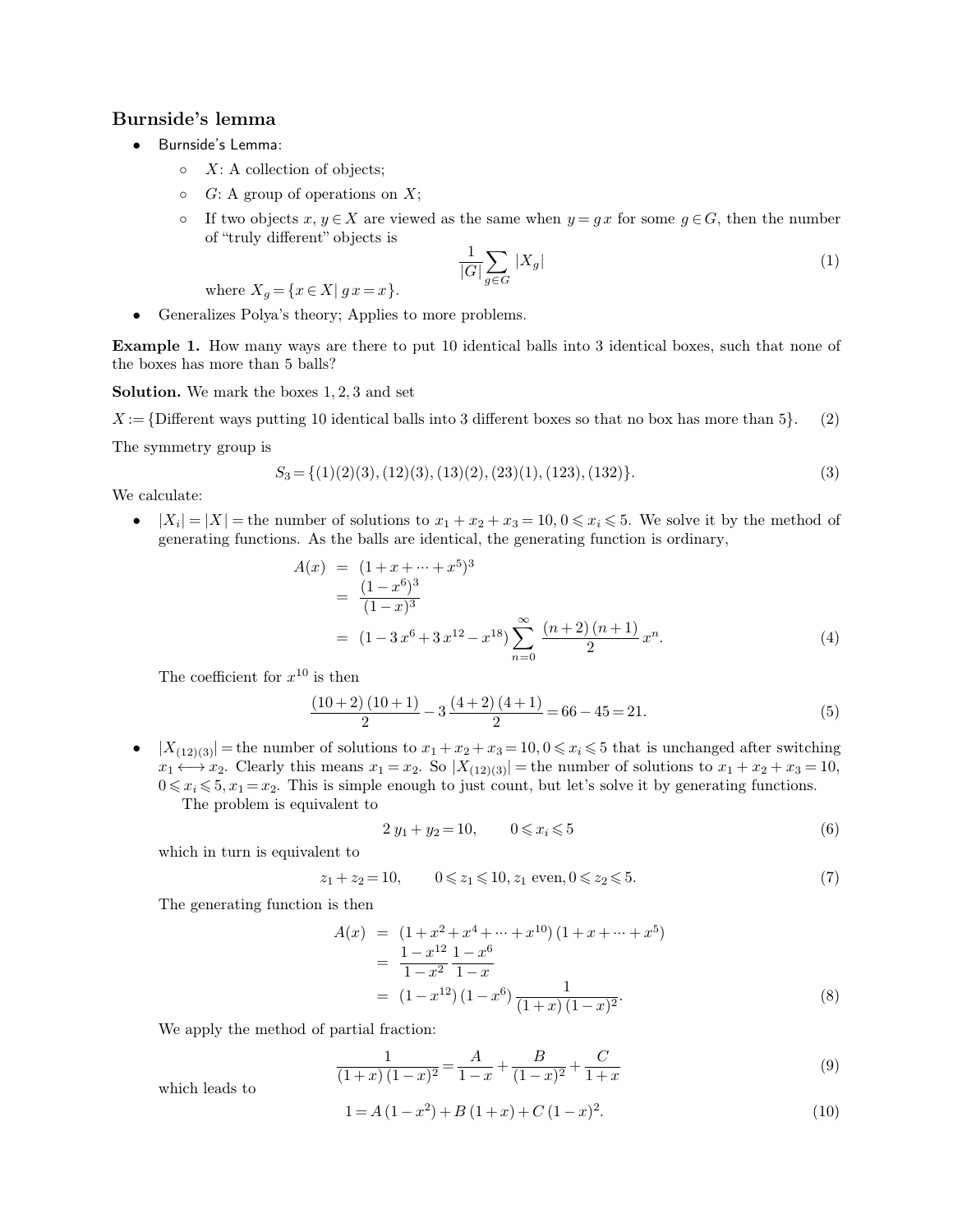Setting  $x = 1$  we have  $B = 1/2$ . Setting  $x = -1$  we have  $C = 1/4$ . Finally comparing the constant terms we have  $1 = A + B + C$  so  $A = 1/4$ . Therefore Setting  $x = 1$  we have  $B = 1/2$ . Setting  $x = -1$  we have  $C$  terms we have  $1 = A + B + C$  so  $A = 1/4$ . Therefore

Setting 
$$
x = 1
$$
 we have  $B = 1/2$ . Setting  $x = -1$  we have  $C = 1/4$ . Finally comparing the constant  
terms we have  $1 = A + B + C$  so  $A = 1/4$ . Therefore  

$$
A(x) = (1 - x^6 - x^{12} + x^{18}) \left[ \frac{1}{4} \sum_{n=0}^{\infty} x^n + \frac{1}{2} \sum_{n=0}^{\infty} (n+1) x^n + \frac{1}{4} \sum_{n=0}^{\infty} (-1)^n x^n \right].
$$
(11)  
The coefficient of  $x^{10}$  is then  

$$
\left[ \frac{1}{4} + \frac{11}{2} + \frac{1}{4} \right] - \left[ \frac{1}{4} + \frac{5}{2} + \frac{1}{4} \right] = 3.
$$
(12)

efficient of 
$$
x^{10}
$$
 is then  
\n
$$
\left[\frac{1}{4} + \frac{11}{2} + \frac{1}{4}\right] - \left[\frac{1}{4} + \frac{5}{2} + \frac{1}{4}\right] = 3.
$$
\n(12)  
\n
$$
|X_{(23)(1)}| = |X_{(13)(2)}| = |X_{(12)(3)}| = 3.
$$
\n
$$
| =
$$
the number of solutions to  $x_1 + x_2 + x_3 = 10, 0 \le x_i \le 5$  that is unchanged after switching  
\n
$$
x_2, x_2 \to x_3, x_3 \to x_1.
$$
 Clearly this requires  $x_1 = x_2 = x_3$ . So  $|X_{(123)}| = 0$ .

- 
- The coefficient of  $x^{10}$  is then<br>  $\left[\frac{1}{4} + \frac{11}{2} + \frac{1}{4}\right] \left[\frac{1}{4} + \frac{5}{2}\right]$ <br>
 Clearly  $|X_{(23)(1)}| = |X_{(13)(2)}| = |X_{(12)(3)}| = 3$ .<br>
  $|X_{(123)}|$  = the number of solutions to  $x_1 + x_2 + x_3 = 1$ *x*<sub>(123)</sub>(1)<sup>*x*</sup> =  $|X_{(13)(2)}| = |X_{(13)(2)}| = |X_{(12)(3)}| = 3.$ <br> *x*<sub>(123</sub>) = the number of solutions to  $x_1 + x_2 + x_3 = 10, 0 \le x_i \le 5$  that is  $x_1 \to x_2, x_2 \to x_3, x_3 \to x_1$ . Clearly this requires  $x_1 = x_2 = x_3$ . So  $|X_{(123)}| =$ *j*  $\frac{1}{4} + \frac{11}{2} + \frac{1}{4} - \frac{1}{4} + \frac{3}{2} + \frac{1}{4} = 3.$ <br>
• Clearly  $|X_{(23)(1)}| = |X_{(13)(2)}| = |X_{(12)(3)}| = 3.$ <br>
•  $|X_{(123)}|$  = the number of solutions to  $x_1 + x_2 + x_3 = 10, 0 \le x_i \le 5$  that is unchanged  $x_1 \rightarrow x_2, x_2 \rightarrow x_3, x_$ Clearly  $|X_{(23)(1)}| = |X_{(13)(2)}| = |X_{(12)(3)}| = 3.$ <br>  $|X_{(123)}|$  = the number of solutions to  $x_1 + x_2 + x_3 = 10, 0 \le x$ <br>  $x_1 \rightarrow x_2, x_2 \rightarrow x_3, x_3 \rightarrow x_1$ . Clearly this requires  $x_1 = x_2 = x_3$ .<br>  $|X_{(132)}| = 0$  for the same reason.<br>
Th •  $|X_{(123)}|$  = the number of solutions to  $x_1$ <br> $x_1 \rightarrow x_2, x_2 \rightarrow x_3, x_3 \rightarrow x_1$ . Clearly this r<br>•  $|X_{(132)}| = 0$  for the same reason.<br>Therefore the answer is  $\frac{21+3+3+3+0+0}{6}$  =<br>**Solving recurrence relations**<br>**Note.** Onl
	-

•  $|X_{(132)}| = 0$  for the same reason.<br>
Therefore the answer is  $\frac{21+3+3+3+0+0}{6} = 5$  different ways.<br> **Solving recurrence relations**<br> **Note.** Only ordinary generating functions will be involved in the final exam regardi

**Example 2.** Solve  $h_n = h_{n-1} + n^3$ ,  $h_0 =$ **Solving recurrence relations**<br>**Note.** Only ordinary generating functions will be involve<br>**Example 2.** Solve  $h_n = h_{n-1} + n^3$ ,  $h_0 = 0$ .<br>**Solution.** Let  $H(x) := \sum_{n=0}^{\infty} h_n x^n$ . Then we have **nns**<br>anctions will be involved<br>3,  $h_0 = 0$ .<br>n. Then we have

$$
H(x) = h_0 + \sum_{n=1}^{\infty} h_n x^n
$$
  
= 
$$
\sum_{\substack{n=1 \ n \geq 0}}^{\infty} (h_{n-1} + n^3) x^n
$$
  
= 
$$
\sum_{n=0}^{\infty} h_n x^{n+1} + \sum_{n=1}^{\infty} n^3 x^n
$$
  
= 
$$
x H(x) + \sum_{n=1}^{\infty} n^3 x^n.
$$
 (13)  
*n* we notice that  

$$
x \{x [x (x^n)']'\}' = n^3 x^n.
$$
 (14)

To find  $\sum_{n=1}^{\infty} n^3 x^n$  we noti  $\sum_{n=1}^{\infty} n^3 x^n$  we notice

$$
x\left\{x\left[x\left(x^{n}\right)'\right]'\right\}' = n^{3}x^{n}.\tag{14}
$$

Therefore

$$
\sum_{n=1}^{\infty} n^3 x^n = \sum_{n=1}^{\infty} x \{x [x (x^n)']'\}
$$
  
\n
$$
= x \left\{ x \left[ x \left( \sum_{n=0}^{\infty} x^n \right)' \right] \right\}'
$$
  
\n
$$
= x \left\{ x \left[ x \left( \frac{1}{1-x} \right)' \right] \right\}'
$$
  
\n
$$
= \frac{x}{(1-x)^2} + \frac{6 x^2}{(1-x)^3} + \frac{6 x^3}{(1-x)^4}
$$
  
\n
$$
= \frac{x + 4 x^2 + x^3}{(1-x)^4}.
$$
  
\n
$$
\sum_{n=0}^{\infty} x^n = (x + 4x^2 + x^3) \sum_{n=0}^{\infty} \frac{(n+4)(n+3)(n+2)(n+1)}{4!} x^n.
$$
 (16)

Thus we have  $H(x) =$ 

$$
\begin{aligned}\n\text{Thus we have} & \text{if } \left(1-x\right)^2 \quad (1-x)^3 \quad (1-x)^4 \\
&= \frac{x+4x^2+x^3}{(1-x)^4}.\n\end{aligned}\n\tag{15}
$$
\n
$$
\text{Thus, the coefficient for } x^n \text{ is}
$$
\n
$$
h_n = \frac{(n+3)(n+2)(n+1)n}{4!} + 4\frac{(n+2)(n+1)n(n-1)}{4!} + \frac{(n+1)n(n-1)(n-2)}{4!} = \frac{n^2(n+1)^2}{4!}.\n\tag{17}
$$

*<sup>n</sup>* is

$$
H(x) = \frac{x + 4x^2 + x^3}{(1 - x)^5} = (x + 4x^2 + x^3) \sum \frac{(n + 4)(n + 3)(n + 2)(n + 1)}{4!} x^n.
$$
 (16)  
\nThus the coefficient for  $x^n$  is  
\n
$$
h_n = \frac{(n + 3)(n + 2)(n + 1)n}{4!} + 4 \frac{(n + 2)(n + 1)n(n - 1)}{4!} + \frac{(n + 1)n(n - 1)(n - 2)}{4!} = \frac{n^2(n + 1)^2}{4}.
$$
 (17)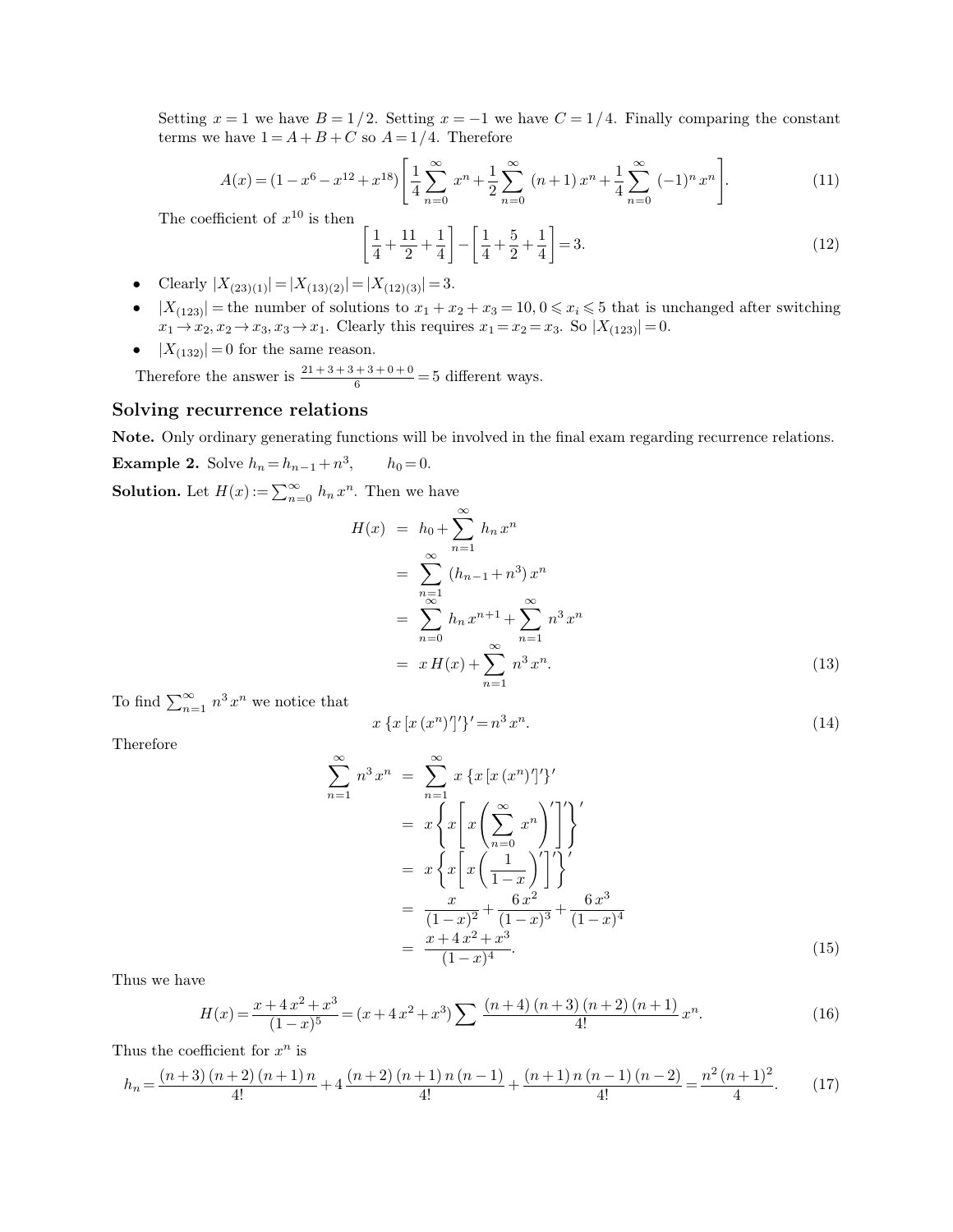MORE EXAMPLES<br>from one corner of a cube to the oppo **Example 3.** How many paths are there from one corner of a cube to the opposite corner, each possible path being along three of the twelve edges of the cube? **being along three of the twelve edges of the cube?**<br>Solution.

## **Solution.**



If we would like to reach 7 from 1 in 3 steps, then necessarily after the first step we have to be at one of 5; after the second step we have to be at one of 3,6,8. We have three choices in the first step, and after <sup>2</sup><br>
2<br>
If we would like to reach 7 from 1 in 3 steps, then necessarily after the first step we have to be at one of<br>
2,4,5; after the second step we have to be at one of 3,6,8. We have three choices in the first step, an If we would like to reach 7 from 1 in 3 steps, then necessarily after the first step we have to be at one of 2,4,5; after the second step we have to be at one of 3,6,8. We have three choices in the first step, and after t If we would like to reach 7<br>2,4,5; after the second step we<br>the first step we have two choi<br>of different paths is  $3 \times 2 \times 1$ of different paths is  $3 \times 2 \times 1 = 6$ . If we would like to reach 7 from 1 in 3 steps, then necessarily after the first step we have to be at one of 2,4,5; after the second step we have to be at one of 3,6,8. We have three choices in the first step, and after t 2,4,5; after the second step we have to be at one of 3,6,8. We have three choices in the first step, and after the first step we have two choices. After the second step we have only one choice. Therefore the total number

of different paths is  $3 \times 2 \times 1 = 6$ .<br>**Example 4.** How many ways are 18 toys can be divided into the **Solution**. The answer is:

$$
|A_0| - |A_1 \cup \dots \cup A_6| \tag{18}
$$

where

into three groups of 0, 7, 5 each, and the boys within each group are identical:

\n
$$
|A_0| - |A_1 \cup \cdots \cup A_6| \tag{18}
$$
\n
$$
A_0 = \{\text{ways distributing 18 toys to 6 children}\}\tag{19}
$$
\n
$$
A_i = \{\text{The } i\text{th child receives no toy}\}\tag{20}
$$

and

$$
A_i = \{ \text{The } i \text{th child receives no toy} \} \tag{20}
$$

where  $\Box$ <br>and  $\Box$ 

$$
|A_0| = N_{01} \times N_{02} \times N_{03} \tag{21}
$$

We see that<br>  $|A_0| = N_{01} \times N_{02} \times N_{03}$  (20)<br>
where  $N_{01}$  is the number of ways distributing 6 identical toys to 6 children,  $N_{02}$  the number of ways<br>
distributing 7 identical toys to 6 children, and  $N_{03}$  the numb We see that<br>  $|A_0| = N_{01} \times N_{02} \times N_{03}$  (20)<br>
where  $N_{01}$  is the number of ways distributing 6 identical toys to 6 children,  $N_{02}$  the number of ways<br>
distributing 7 identical toys to 6 children, and  $N_{03}$  the numb We see that<br>where  $N_{01}$  is the nu<br>distributing 7 identic<br>children. Thus distributing 7 identical toys to 6 children, and  $N_{03}$  the number of ways distributing 5 identical toys to 6 children. Thus  $|A_0| = \binom{11}{5} \times \binom{12}{5} \times \binom{10}{5}$ . (22)<br>On the other hand,  $|A_1 \cup \cdots \cup A_6|$  can be calcu

$$
|A_0| = \left(\begin{array}{c} 11 \\ 5 \end{array}\right) \times \left(\begin{array}{c} 12 \\ 5 \end{array}\right) \times \left(\begin{array}{c} 10 \\ 5 \end{array}\right). \tag{22}
$$

$$
|A_i| = \binom{10}{4} \times \binom{11}{4} \times \binom{9}{4},\tag{23}
$$

$$
|A_i \cap A_j| = \binom{9}{3} \times \binom{10}{3} \times \binom{8}{3},\tag{24}
$$

$$
|A_i \cap A_j \cap A_k| = \binom{8}{2} \times \binom{9}{2} \times \binom{7}{2},\tag{25}
$$

$$
|A_i \cap A_j \cap A_k| = \binom{8}{2} \times \binom{9}{2} \times \binom{7}{2},\tag{25}
$$
  

$$
|A_i \cap A_j \cap A_k \cap A_l| = \binom{7}{1} \times \binom{8}{1} \times \binom{6}{1},\tag{26}
$$
  

$$
|A_i \cap A_j \cap A_k \cap A_l \cap A_s| = 1.\tag{27}
$$

$$
|A_i \cap A_j \cap A_k \cap A_l \cap A_s| = 1. \tag{27}
$$